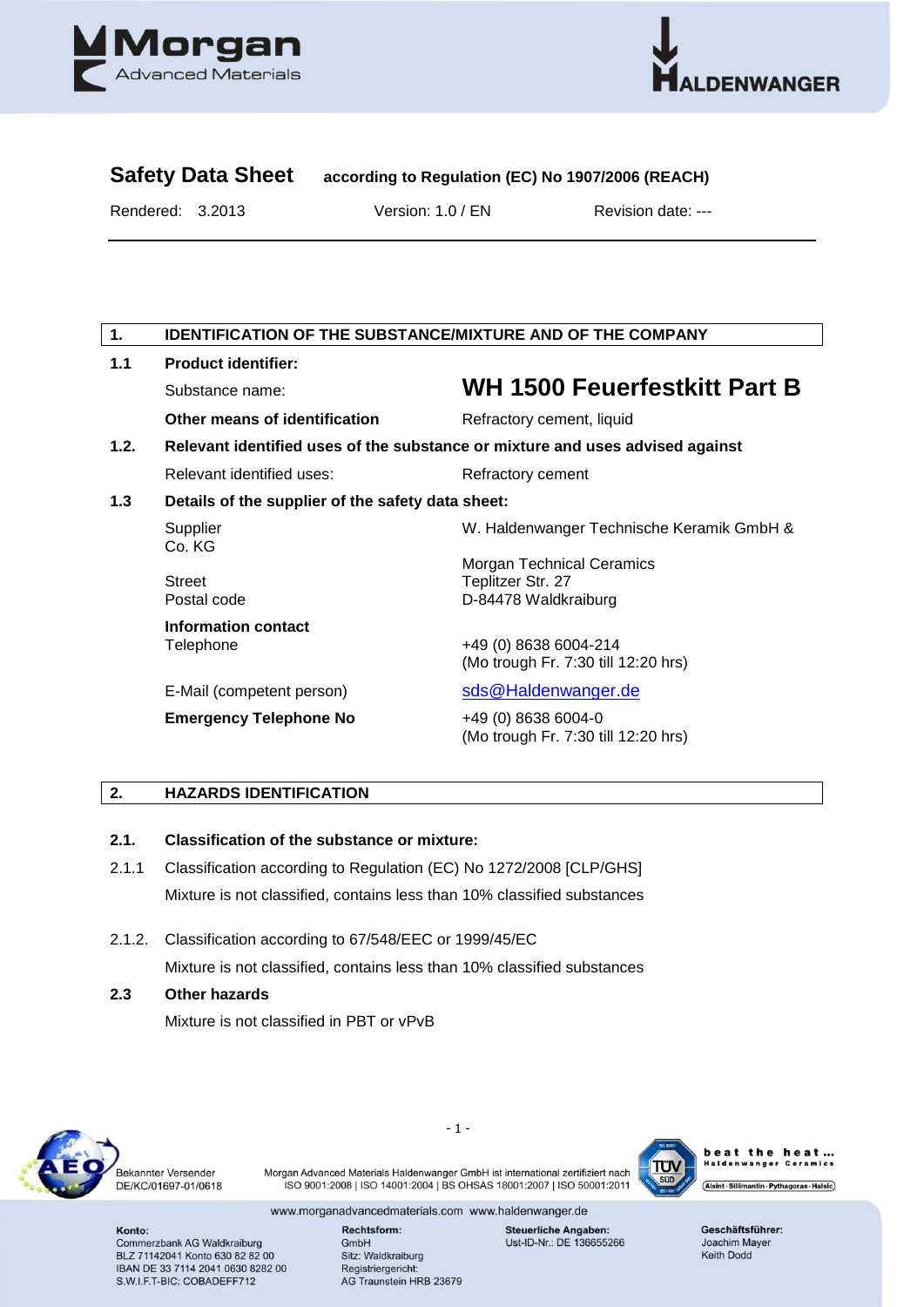

# **3. COMPOSITION/INFORMATION ON INGREDIENTS**

#### **3.1 Substances**

| <b>Chemical name</b>         | CAS-Nr.   | EG-Nr.    | <b>Registration-Nr.</b><br>Index-Nr. | <b>Classification</b><br>Regulation (EC) 1272/2008 | <b>Content</b> |
|------------------------------|-----------|-----------|--------------------------------------|----------------------------------------------------|----------------|
| Sodium salt of<br>Silic acid | 1344-09-8 | 215-687-4 | ---                                  | Warning<br>H 315/319                               | < 10%          |
| Sodium silicate              | 1344-09-8 | 215-687-4 | ---                                  | Not classified                                     | $>30\%$        |
| Water                        | 7732-18-5 | 231-791-2 | ---                                  | Not classified                                     | $>60\%$        |

| <b>Chemical name</b>         | CAS-Nr.   | EG-Nr.    | <b>Registration-Nr.</b><br>Index-Nr. | <b>Classification</b><br>Directive (EC)<br>67/548/EEC or 1999/45/EC | <b>Content</b> |
|------------------------------|-----------|-----------|--------------------------------------|---------------------------------------------------------------------|----------------|
| Sodium salt of<br>Silic acid | 1344-09-8 | 215-687-4 |                                      | Irritant<br>×<br>R36/38                                             | $< 10\%$       |
| Sodium silicate              | 1344-09-8 | 215-687-4 | ---                                  | Not classified                                                      | $>30\%$        |
| Water                        | 7732-18-5 | 231-791-2 | ---                                  | Not classified                                                      | $>60\%$        |

Additional information: Full text of R-, H- and EUH-phrases: see section 16.

# **4. First aid measures 4.1 Description of first aid measures** 4.1.1 Following inhalation: Unlikely exposition path

| <b>PRIMERY CAPOSITION PUT</b>                                                                     |
|---------------------------------------------------------------------------------------------------|
| Remove cloths, wash with soap and water                                                           |
| Immediately flush with plenty of water, remove contact lenses,<br>seek medical advice immediately |
| Flush mouth with water (do not swallow), drink subsequently                                       |
| 4.1.2 Following skin contact:<br>4.1.3 Following eye contact:<br>4.1.4 Following ingestion:       |

Do not induce vomiting, seek medical advice immediately

# 4.2 **Most important symptoms and effects, both acute and delayed:**

Slippery skin Aches and pains of eyes and skin Pains in alimentary duct

### **4.3 Indication of any immediate medical attention and special treatment needed:** No information available

# **5. FIRE-FIGHTING MEASURES**

# **5.1** Extinguishing media: No restrictions

## **5.2 Special hazards arising from the substance or mixture** None

#### **5.3 Advice for fire-fighters**

Product itself does not burn. Co-ordinate fire-fighting measures to the fire surroundings.

- 2 -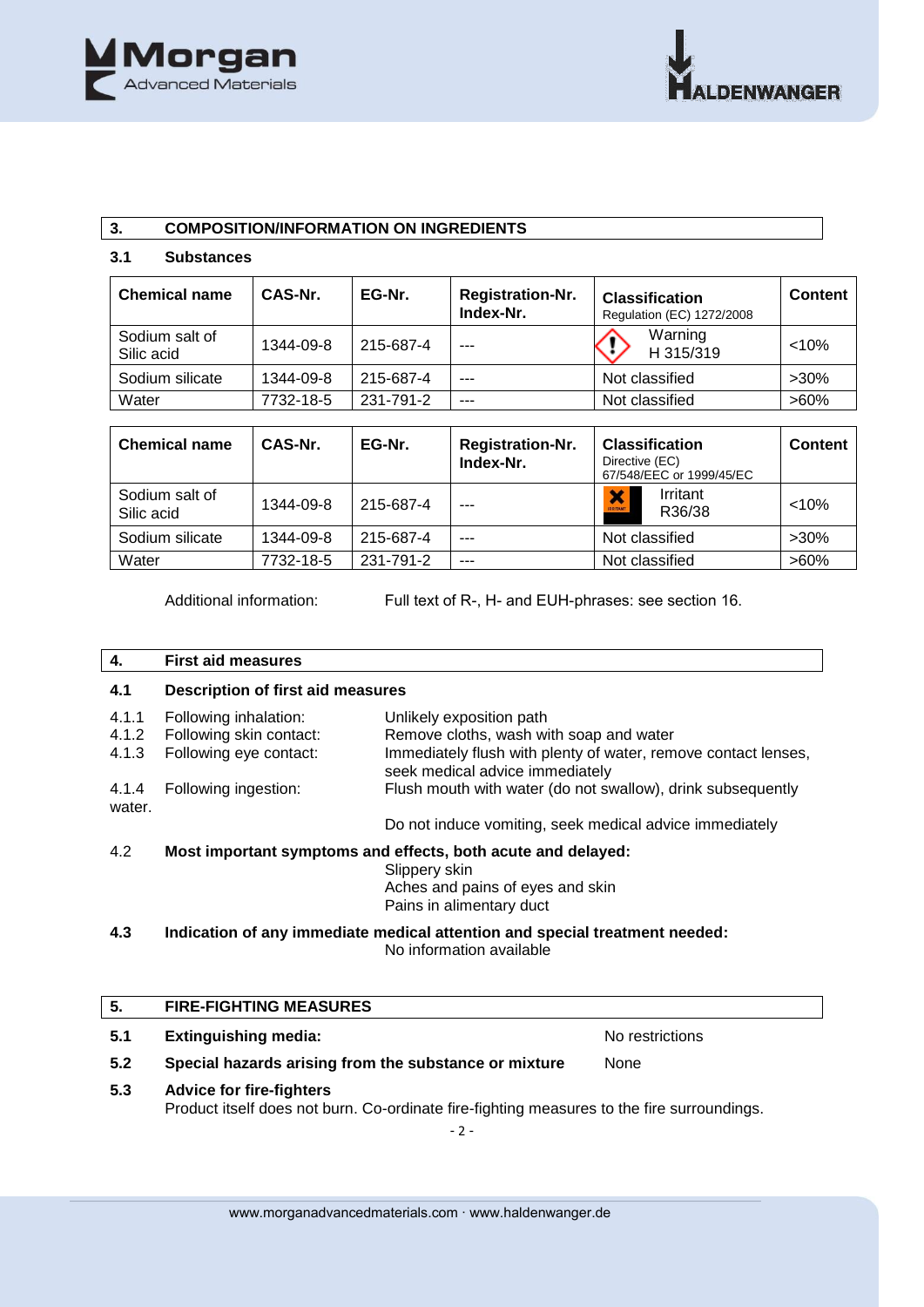



Collect contaminated fire extinguishing water separately. This must not be discharged into waters or drains.

#### **6. ACCIDENTAL RELEASE MEASURES**

#### **6.1 Personal precautions, protective equipment and emergency procedures**

6.1.1 Avoid contact with skin and eyes Danger of slipping on spilled product

# **6.2 Environmental precautions:** Keep out of soil, waters, and drains

#### **6.3 Methods and material for containment and cleaning up:**

Absorb spilled product with sand, saw dust,

Transfer to tightly closed container, disposal: see paragraph 13 Wash remains with plenty of water (diluting

effect)

etc.

#### **6.4 Reference to other sections** Precautions, see chapter 7 and 8

### **7. HANDLING AND STORAGE**

#### **7.1 Precautions for safe handling**

7.1.1 Protective measures: Advice on general occupational hygiene Do not eat, drink nor smoke in working area. Wash hands with soap after working.

Remove contaminated clothes and protective equipment before entering living quarters.

General precautions when working with chemicals: Handle and open container with care. Do not leave container standing open.

## **7.2 Conditions for safe storage, including any incompatibilities**

|        | Technical measures and storage conditions: | Store in a dry, frost free place.<br>Keep container tightly closed and away from |
|--------|--------------------------------------------|----------------------------------------------------------------------------------|
| acids. |                                            | Recommended storage temperature 15 - 60                                          |
| C.     |                                            | Storage class 12, incombustible liquid.                                          |

**7.3 Specific end uses:** Refractory cement

# **8. EXPOSURE CONTROLS / PERSONAL PROTECTION**

#### **8.1 Control parameters**

8.1.1 Occupational exposure limits:

Product does not contain substances with occupational exposure limits.

**8.2 Personal protective equipment:**

- 3 -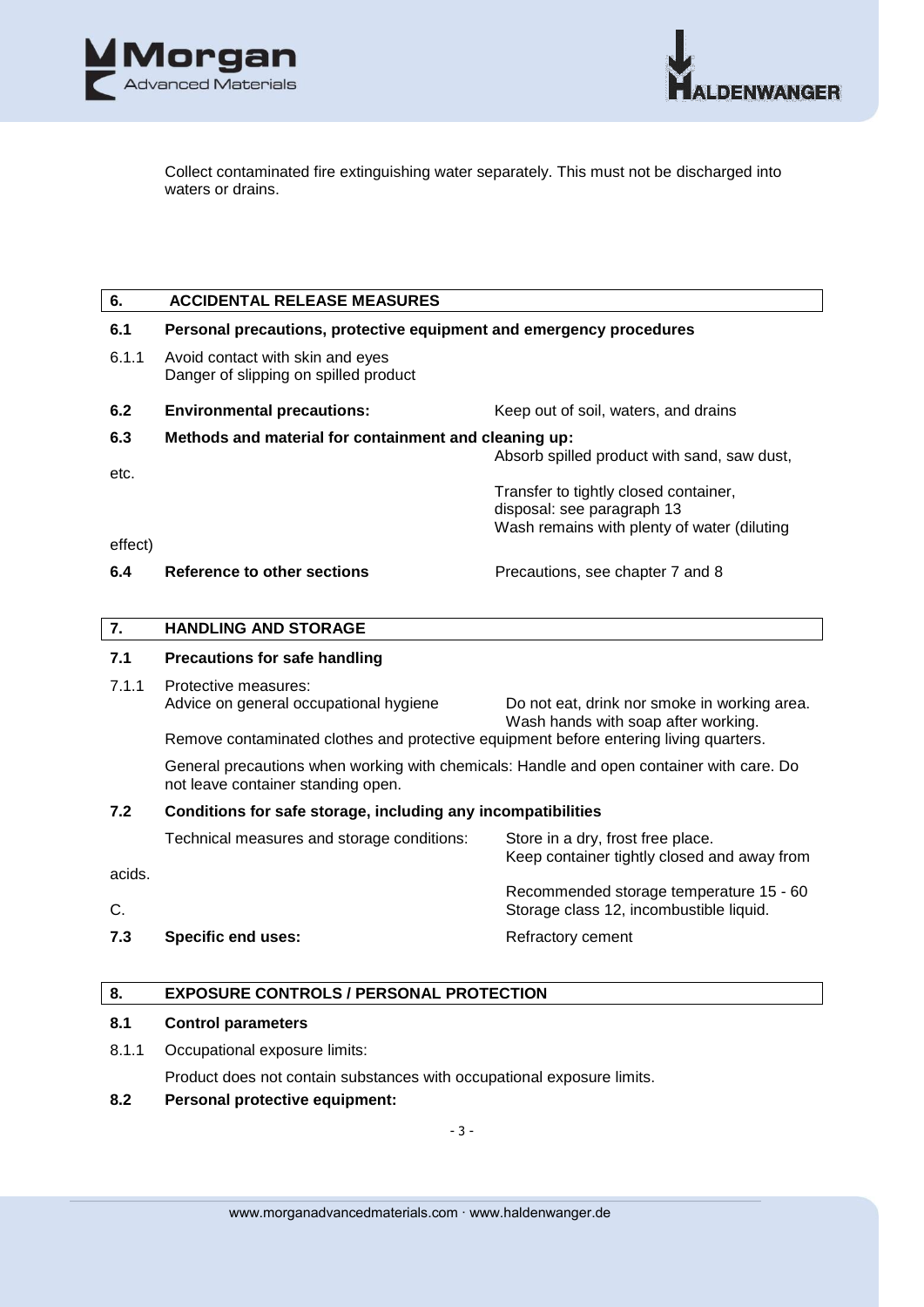



latex/rubber

Respiratory protection: Not relevant

Eye protection: Safety glasses with side shields Hand protection: Safety gloves: natural latex/rubber, nitril

(clean gloves before removal) Wash hands with soap at breaks and work end Skin protection: **Handling large quantities: Safety clothes** (rubber apron, lab coat)

| 9.                   | PHYSICAL AND CHEMICAL PROPERTIES                                                                                 |                                                                        |                                |                                          |  |
|----------------------|------------------------------------------------------------------------------------------------------------------|------------------------------------------------------------------------|--------------------------------|------------------------------------------|--|
| 9.1                  | Important health, safety and environmental information                                                           |                                                                        |                                |                                          |  |
| 9.1.1                | Appearance<br>Physical state:<br>liquid                                                                          |                                                                        | Colour: Colourless             | Odour: none                              |  |
| 9.1.2                | Safety relevant basic data<br>pH at 20 °C<br>Density ( $g/cm3$ ) at 20 $^{\circ}$ C<br>Viscosity (mPas) at 20 °C | 11.1<br>1.36<br>104                                                    | EN993-1                        |                                          |  |
| 9.2                  | <b>Physical hazards:</b>                                                                                         | none, incombustible                                                    |                                |                                          |  |
| 10.                  | STABILITY AND REACTIVITY                                                                                         |                                                                        |                                |                                          |  |
| 10.1<br>10.2         | <b>Reactivity</b><br><b>Chemical stability</b>                                                                   | No chemical reactions will occur during proper<br>storage and handling |                                |                                          |  |
| 10.3<br>10.4<br>10.5 | Possibility of hazardous reactions<br><b>Conditions to avoid:</b><br>Incompatible materials:                     | Avoid contact to acids                                                 |                                |                                          |  |
| 10.6                 | <b>Hazardous decomposition products</b>                                                                          | Not relevant                                                           |                                |                                          |  |
| 11                   | <b>TOXICOLOGICAL INFORMATION</b>                                                                                 |                                                                        |                                |                                          |  |
| 11.1                 | Toxicokinetics, metabolism and distribution                                                                      |                                                                        |                                |                                          |  |
|                      | Sodium silicate                                                                                                  | LD50                                                                   | (oral, rat)<br>(dermal, rat)   | >2000 mg/kg<br>>5000 mg/kg               |  |
|                      | Strongly irritant to eyes and alimentary duct. Danger of severe eye damage at delayed<br>treatment.              |                                                                        |                                |                                          |  |
| 12.                  | <b>Ecological information</b>                                                                                    |                                                                        |                                |                                          |  |
| 12.1                 | <b>Toxicity</b>                                                                                                  | <b>ED</b><br><b>LC 50</b>                                              | (algae)<br>(daphnia)<br>(fish) | >100 mg/kg<br>>100 mg/kg<br>$>100$ mg/kg |  |
|                      | $-4-$                                                                                                            |                                                                        |                                |                                          |  |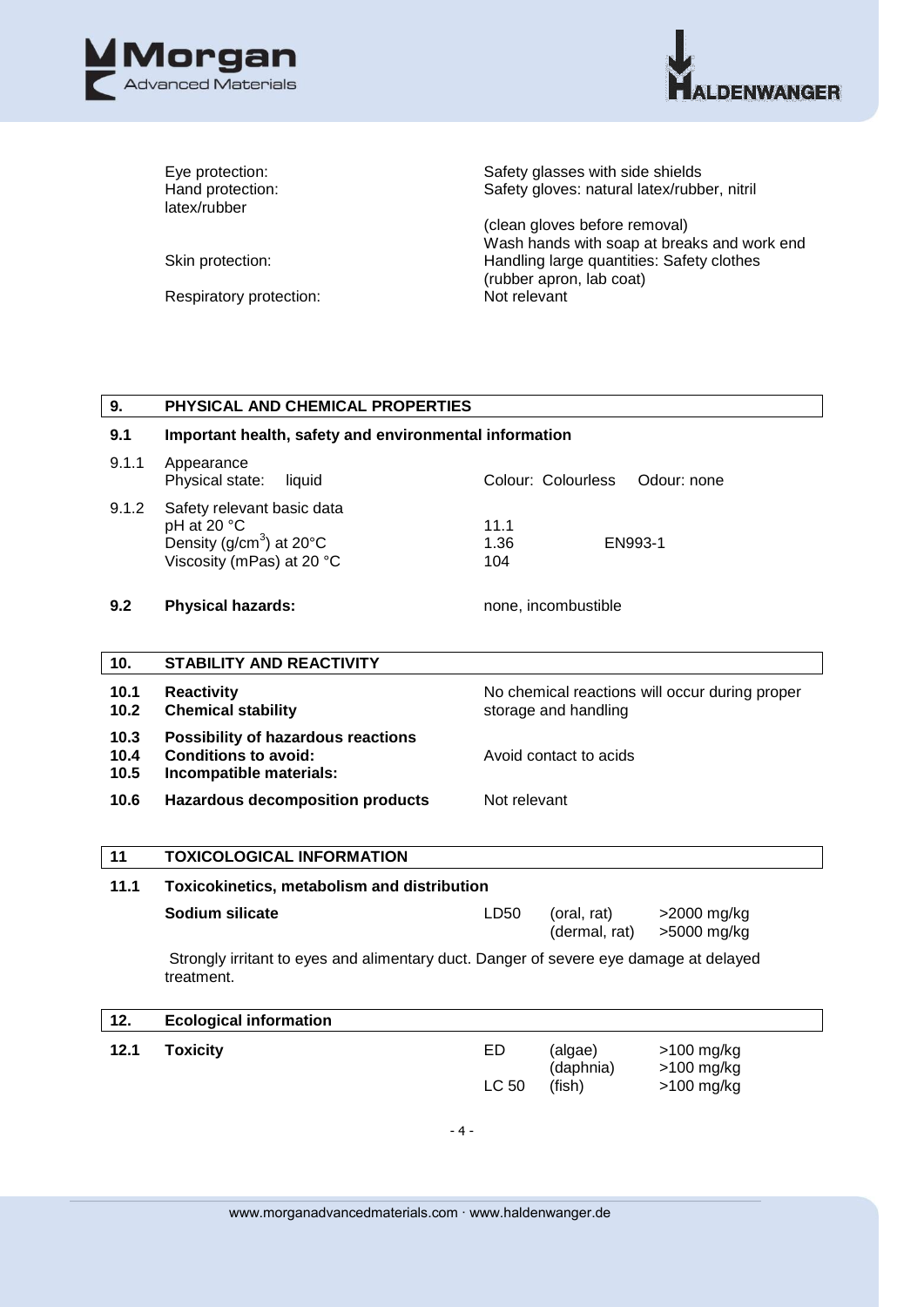



**12.2 Persistence and degradability 12.3 Bioaccumulative potential** No data available **12.4 Mobility in soil 12.5 Results of PBT and vPvB assessment** This product does not contain any PBT or vPvB Substances **12.6 Other adverse effects:** Keep out of soil, waters and drains **12.7 Additional information:** None

# **13. DISPOSAL CONSIDERATIONS**

# **13.1 Waste treatment methods** Respect local regulation

Waste codes / waste designations according to EWC / AVV: 06 02 05 other bases

# **13.2 Additional Information**

diluted

Small quantities: Neutralize under stirring to pH 6.5 to 9 with

hydrochloric acid. Caution, may develop heat! Disposal into drains, flush with plenty of water.

### **14. TRANSPORT INFORMATION**

- **14.1 Land transport (ADR/RID/GGVSE):**
- **14.2 Sea transport (IMDG-Code/GGVSee):**
- **14.3 Air transport (ICAO-IATA/DGR):**
- 14.4 **Special precautions for user:** Not classified as dangerous for carriage
- **14.4 Transport in bulk according to Annex II of MARPOL 73/78 and the IBC Code:**

**14.5 Additional Information**

#### **15. REGULATORY INFORMATION**

## **15.1 Safety, health and environmental regulations/legislation specific for the substance or mixture**

- 15.1.1 EU regulations: Information according 1999/13/EC about limitation of emissions of volatile organic compounds (VOC-guideline): Not classified Information according to Regulation (EC) No 1272/2008 [CLP/GHS] Not classified
- **15.2 Chemical Safety Assessment:** Not carried out

# **16. OTHER INFORMATION**

# **16.1 Indication of changes**

This MSDS was completely reviewed according to Regulation (EC) No 1907/2006